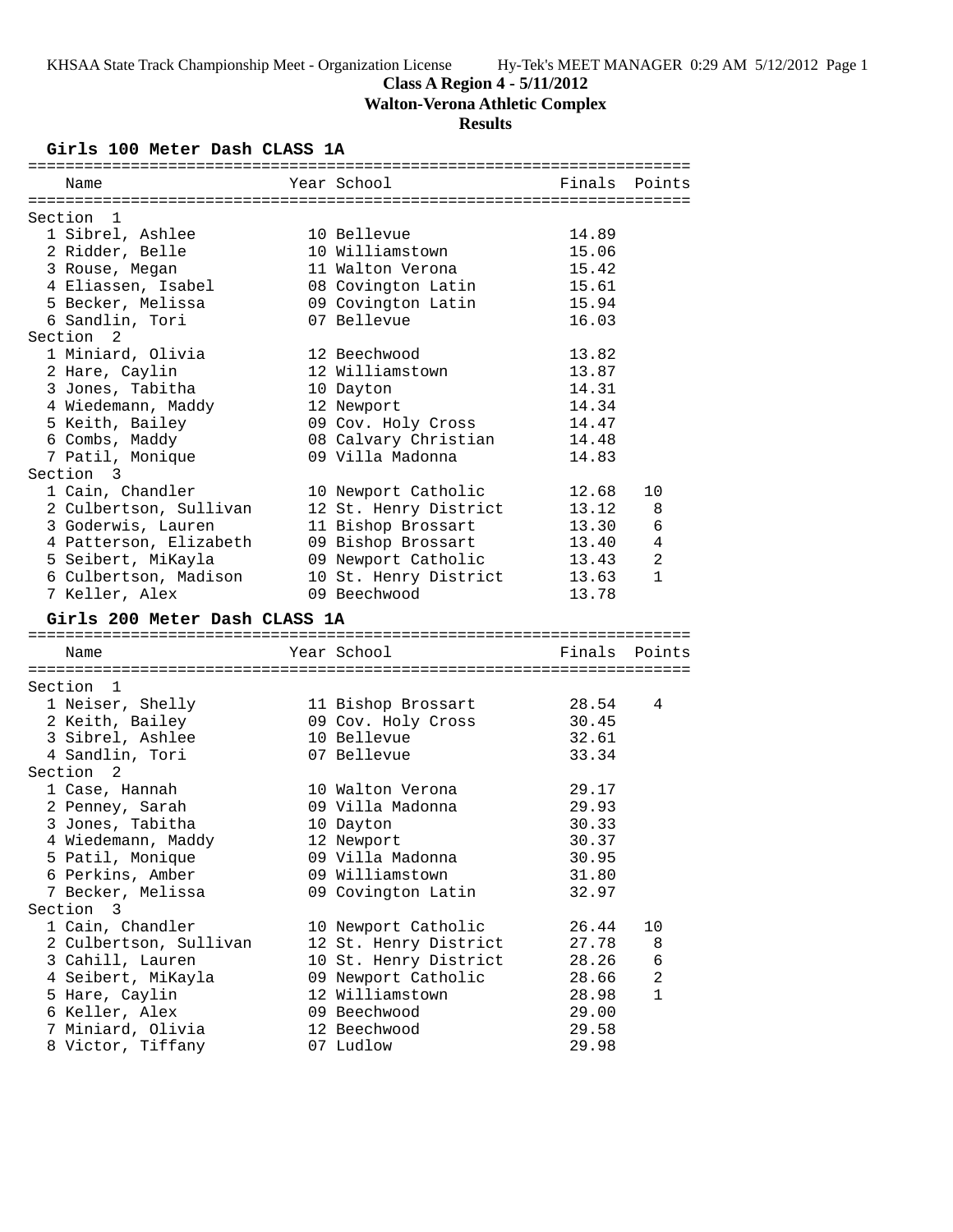**Class A Region 4 - 5/11/2012**

**Walton-Verona Athletic Complex**

# **Results**

**Girls 400 Meter Dash CLASS 1A**

| Name                          | Year School           | Finals Points |                |
|-------------------------------|-----------------------|---------------|----------------|
| Section<br>2                  |                       |               |                |
| 1 Halpin, Bailey              | 08 Beechwood          | 1:07.60       |                |
| 2 Bergman, Celeste            | 08 Cov. Holy Cross    | 1:08.25       |                |
| 3 Moser, Paulette             | 09 Villa Madonna      | 1:09.88       |                |
| 4 Johnson, Leah               | 07 Beechwood          | 1:10.03       |                |
| 5 Rouse, Rachel               | 11 Walton Verona      | 1:11.14       |                |
|                               |                       |               |                |
| 6 O'Brien, Kelly<br>Section 3 | 12 Walton Verona      | 1:12.09       |                |
| 1 Cain, Chandler              | 10 Newport Catholic   | 59.57         | 10             |
| 2 Goderwis, Nicole            | 09 Bishop Brossart    | 59.69         | 8              |
| 3 Klump, Sarah                | 11 Bishop Brossart    | 59.74         | 6              |
| 4 Felix, Laura                | 11 St. Henry District | 1:02.42       | 4              |
|                               |                       | 1:03.03       | 2              |
| 5 Little, Madison             | 11 Newport Catholic   |               |                |
| 6 Cahill, Lauren              | 10 St. Henry District | 1:04.27       | $\mathbf{1}$   |
| 7 Austin, Abby                | 09 Villa Madonna      | 1:06.27       |                |
| 8 Victor, Tiffany             | 07 Ludlow             | 1:07.11       |                |
| Girls 800 Meter Run CLASS 1A  |                       |               |                |
| Name                          | Year School           | Finals        | Points         |
|                               |                       |               |                |
| Section 1                     |                       |               |                |
| 1 Svec, Ashley                | 12 St. Henry District | 2:22.96       | 10             |
| 2 Connett, Taylor             | 10 St. Henry District | 2:24.59       | 8              |
| 3 Peace, Madison              | 11 Walton Verona      | 2:27.69       | 6              |
| 4 Smith, Christine            | 11 Covington Latin    | 2:29.00       | 4              |
|                               |                       |               | $\overline{2}$ |
| 5 Klocke, Kristin             | 11 Bishop Brossart    | 2:29.68       |                |
| 6 Bertram, Madison            | 09 Bishop Brossart    | 2:32.30       | $\mathbf{1}$   |
| 7 Lewis, Stephanie            | 10 Newport Catholic   | 2:35.02       |                |
| 8 Schleper, Amanda            | 09 Villa Madonna      | 2:35.20       |                |
| 9 Rylee, Mackenzie            | 08 Beechwood          | 2:35.46       |                |
| 10 Victor, Amber              | 08 Ludlow             | 2:35.96       |                |
| 11 Werner, Amanda             | 09 Villa Madonna      | 2:36.78       |                |
| 12 Schack, Chelsea            | 10 Newport Catholic   | 2:36.92       |                |
| 13 Williams, Delaney          | 08 Walton Verona      | 2:37.50       |                |
| 14 Wilson, Paige              | 11 Newport            | 2:37.81       |                |
| 15 Sweasy, Natalie            | 07 Beechwood          | 2:42.45       |                |
| 16 Kinsey, Hannah             | 10 Williamstown       | 2:44.58       |                |
| 17 Walling, Maranda           | 10 Dayton             | 2:45.30       |                |
| 18 Shworles, Carmen           | 10 Ludlow             | 2:47.54       |                |
| 19 Browning, Mercedes         | 07 Newport            | 2:58.59       |                |
| 20 Murphy, Linzie             | 07 Bellevue           | 3:10.87       |                |
|                               | 10 Williamstown       |               |                |
| 21 Goetz, Macy                |                       | 3:12.04       |                |
| 22 Riehl, Lauren              | 12 Bellevue           | 4:00.79       |                |
| Girls 1600 Meter Run CLASS 1A |                       |               |                |
| Name                          | Year School           | Finals        | Points         |
|                               |                       |               |                |
| 1 Svec, Ashley                | 12 St. Henry District | 5:17.87       | 10             |
| 2 Hinken, Lindsey             | 12 St. Henry District | 5:26.52       | 8              |

 3 Victor, Amber 08 Ludlow 5:36.97 6 4 Bergman, Gabby 10 Cov. Holy Cross 5:45.52 4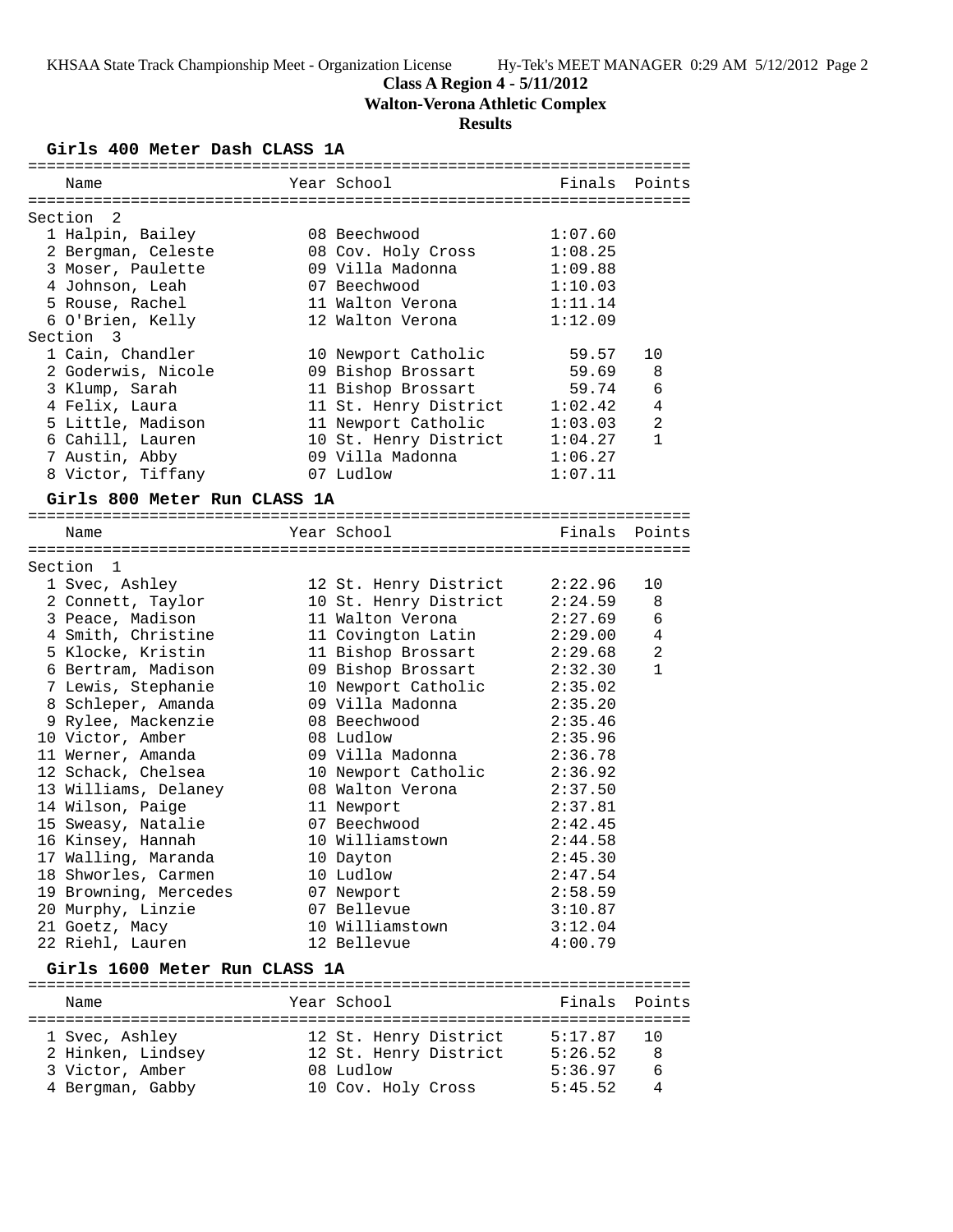**Class A Region 4 - 5/11/2012**

**Walton-Verona Athletic Complex**

# **Results**

# **....Girls 1600 Meter Run CLASS 1A**

|                                                                                                                                                                                                                                                                                                                              |                                                                                                                                                                                                                                                                              | 2                  |
|------------------------------------------------------------------------------------------------------------------------------------------------------------------------------------------------------------------------------------------------------------------------------------------------------------------------------|------------------------------------------------------------------------------------------------------------------------------------------------------------------------------------------------------------------------------------------------------------------------------|--------------------|
|                                                                                                                                                                                                                                                                                                                              | 5:52.82                                                                                                                                                                                                                                                                      | $\mathbf{1}$       |
|                                                                                                                                                                                                                                                                                                                              | 5:59.06                                                                                                                                                                                                                                                                      |                    |
|                                                                                                                                                                                                                                                                                                                              | 5:59.88                                                                                                                                                                                                                                                                      |                    |
|                                                                                                                                                                                                                                                                                                                              | 6:07.42                                                                                                                                                                                                                                                                      |                    |
|                                                                                                                                                                                                                                                                                                                              | 6:12.01                                                                                                                                                                                                                                                                      |                    |
|                                                                                                                                                                                                                                                                                                                              |                                                                                                                                                                                                                                                                              |                    |
|                                                                                                                                                                                                                                                                                                                              | 6:25.22                                                                                                                                                                                                                                                                      |                    |
|                                                                                                                                                                                                                                                                                                                              | 6:34.03                                                                                                                                                                                                                                                                      |                    |
|                                                                                                                                                                                                                                                                                                                              | 6:37.40                                                                                                                                                                                                                                                                      |                    |
|                                                                                                                                                                                                                                                                                                                              | 6:38.41                                                                                                                                                                                                                                                                      |                    |
|                                                                                                                                                                                                                                                                                                                              | 6:55.81                                                                                                                                                                                                                                                                      |                    |
|                                                                                                                                                                                                                                                                                                                              | 6:59.00                                                                                                                                                                                                                                                                      |                    |
|                                                                                                                                                                                                                                                                                                                              | 7:33.89                                                                                                                                                                                                                                                                      |                    |
|                                                                                                                                                                                                                                                                                                                              | 9:10.24                                                                                                                                                                                                                                                                      |                    |
| 5 Cunha, Melissa<br>6 Rylee, Mackenzie<br>7 Redfield, Shannon<br>8 Sandfoss, Sarah<br>9 Schowalter, Nicole<br>10 Laber, Allison<br>11 Bertram, Mackenzie<br>12 Bertsch, Carolyn<br>13 Laws, Jasmine<br>14 Robke, Sydney<br>15 Walker, Zoyie<br>16 Tillman, Katie<br>17 Murphy, Linzie<br>18 Meyer, Dodie<br>19 Riehl, Lauren | 11 Villa Madonna<br>08 Beechwood<br>11 Beechwood<br>09 Bishop Brossart<br>10 Dayton<br>09 Villa Madonna<br>11 Bishop Brossart<br>09 Newport Catholic<br>12 Ludlow<br>08 Cov. Holy Cross<br>09 Walton Verona<br>08 Dayton<br>07 Bellevue<br>08 Covington Latin<br>12 Bellevue | 5:50.70<br>6:12.60 |

#### **Girls 3200 Meter Run CLASS 1A**

=======================================================================

| Name                  | Year School           | Finals   | Points         |
|-----------------------|-----------------------|----------|----------------|
| 1 Hinken, Lindsey     | 12 St. Henry District | 11:18.95 | 10             |
| 2 Hentz, Sam          | 09 St. Henry District | 11:50.00 | -8             |
| 3 Dugan, Byni         | 08 Ludlow             | 11:56.08 | 6              |
| 4 Dugan, Chesie       | 08 Ludlow             | 12:21.23 | 4              |
| 5 Bergman, Gabby      | 10 Cov. Holy Cross    | 12:26.87 | $\mathfrak{D}$ |
| 6 Johnston, Olivia    | 10 Bishop Brossart    | 12:41.77 | 1              |
| 7 Donnelly, Shannon   | 11 Bishop Brossart    | 12:55.36 |                |
| 8 Redfield, Shannon   | 11 Beechwood          | 13:01.80 |                |
| 9 Cunha, Melissa      | 11 Villa Madonna      | 13:07.98 |                |
| 10 Laber, Allison     | 09 Villa Madonna      | 13:24.39 |                |
| 11 Laake, Sarah       | 08 Beechwood          | 14:15.53 |                |
| 12 Schowalter, Nicole | 10 Dayton             | 14:17.24 |                |
| 13 Bertsch, Carolyn   | 09 Newport Catholic   | 14:29.53 |                |
|                       |                       |          |                |

# **Girls 100 Meter Hurdles CLASS 1A**

| Name                   | Year School           | Finals | Points         |
|------------------------|-----------------------|--------|----------------|
| 1 Ross, Kira           | 08 Bellevue           | 20.75  |                |
| 2 Califf, Libby        | 09 Villa Madonna      | 21.00  |                |
| 3 Frantz, Lillian      | 10 Cov. Holy Cross    | 25.29  |                |
| Section 2              |                       |        |                |
| 1 Slagle, Rebecca      | 08 Beechwood          | 18.37  |                |
| 2 Mills, Alie          | 09 Walton Verona      | 18.93  |                |
| 3 Weibel, Taylor       | 10 Beechwood          | 19.02  |                |
| 4 Bailey, BreeAnn      | 10 Ludlow             | 19.51  |                |
| 5 Lemker, Nicole       | 10 Ludlow             | 19.64  |                |
| 6 Schoultheis, Bridget | 11 Dayton             | 20.08  |                |
| Section 3              |                       |        |                |
| 1 Burke, Meghan        | 11 St. Henry District | 15.46  | 10             |
| 2 Eltzroth, Celia      | 10 St. Henry District | 16.27  | 8              |
| 3 Fleissner, Melanie   | 12 Bishop Brossart    | 16.50  | 6              |
| 4 Pickens, Kelsi       | 12 Villa Madonna      | 17.35  | 4              |
| 5 Brown, Suzi          | 10 Bishop Brossart    | 17.69  | $\mathfrak{D}$ |
| 6 Otten, Alli          | 10 Newport Catholic   | 17.96  |                |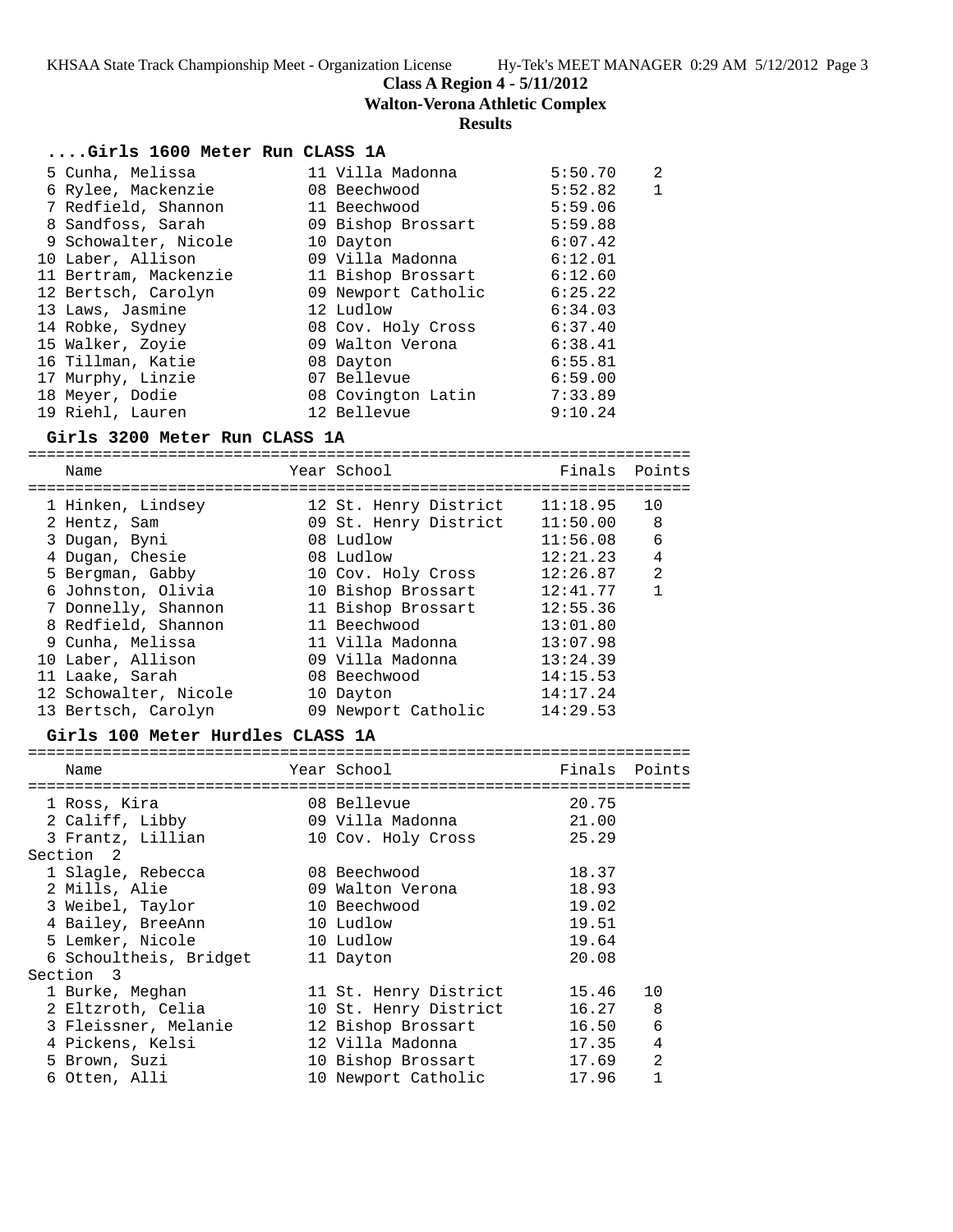**Class A Region 4 - 5/11/2012**

**Walton-Verona Athletic Complex**

# **Results**

| Girls 100 Meter Hurdles CLASS 1A<br>7 Swope, Ashley<br>8 Matchinga, Anna 11 Covington Latin | 11 Newport Catholic   |                             | 18.28<br>18.39 |                            |
|---------------------------------------------------------------------------------------------|-----------------------|-----------------------------|----------------|----------------------------|
| Girls 300 Meter Hurdles CLASS 1A                                                            |                       |                             |                |                            |
| Name                                                                                        | Year School           |                             | Finals         | Points                     |
| Section 1                                                                                   |                       |                             |                |                            |
| 1 Lemker, Nicole<br>Section 2                                                               | 10 Ludlow             |                             | 58.96          |                            |
| 1 Bradford, Alexis                                                                          | 12 Beechwood          |                             | 54.23          |                            |
| 2 Weibel, Taylor                                                                            | 10 Beechwood          |                             | 54.56          |                            |
| 3 Rolf, Mallory                                                                             | 11 Bishop Brossart    |                             | 54.64          |                            |
| 4 Mills, Alie                                                                               | 09 Walton Verona      |                             | 55.68          |                            |
| 5 Bailey, BreeAnn                                                                           | 10 Ludlow             |                             | 55.84          |                            |
| 6 Frantz, Lillian<br>Section 3                                                              | 10 Cov. Holy Cross    |                             | 59.04          |                            |
| 1 Burke, Meghan                                                                             | 11 St. Henry District |                             | 48.07          | 10                         |
| 2 Muench, Aubrey                                                                            | 12 Newport Catholic   |                             | 48.43          | 8                          |
| 3 Brown, Suzi                                                                               | 10 Bishop Brossart    |                             | 49.54          | 6                          |
| 4 Grote, Maddie                                                                             | 12 Covington Latin    |                             | 50.53          | $\overline{4}$             |
| 5 Kohls, Jamie                                                                              |                       | 12 Newport Catholic         | 51.42          | $\overline{\phantom{a}}$ 2 |
| 6 Pickens, Kelsi                                                                            | 12 Villa Madonna      |                             | 53.01          | $\mathbf{1}$               |
| 7 Miller, Katie                                                                             | 12 Villa Madonna      |                             | 53.24          |                            |
| 8 Ryan, Kirsti                                                                              |                       | 12 St. Henry District 53.25 |                |                            |
| Girls 4x100 Meter Relay CLASS 1A                                                            |                       |                             |                |                            |
| School                                                                                      |                       |                             | Finals         | Points                     |
|                                                                                             |                       |                             |                |                            |
| Section 1                                                                                   |                       |                             |                |                            |
| 1 Bellevue                                                                                  |                       |                             | 1:05.93        |                            |
| 1) Sandlin, Tori 07                                                                         |                       | 2) Sibrel, Ashlee 10        |                |                            |
| 3) Stanfield, Cayle 07                                                                      |                       | 4) Murphy, Linzie 07        |                |                            |
| 5) Riehl, Lauren 12                                                                         |                       | 6) Frank, Katelynne 08      |                |                            |
| Section 2                                                                                   |                       |                             |                |                            |
| 1 Bishop Brossart                                                                           |                       |                             | 50.72          | 10                         |
| 1) Patterson, Elizabeth 09                                                                  |                       | 2) Goderwis, Nicole 09      |                |                            |
| 3) Brown, Suzi 10                                                                           |                       | 4) Goderwis, Lauren 11      |                |                            |
| 5) Jennings, Grace 12                                                                       |                       | 6) Fleissner, Melanie 12    |                |                            |
| 7) Bertram, Madison 09                                                                      |                       | 8) Rolf, Mallory 11         |                |                            |
| 2 Newport Central Catholic                                                                  |                       |                             | 51.30          | 8                          |
| 1) Kinnett, Caroline 10                                                                     |                       | 2) Buller, Nikki 11         |                |                            |
| 3) Seibert, MiKayla 09                                                                      |                       | 4) Muench, Aubrey 12        |                |                            |
| 5) Cain, Chandler 10                                                                        |                       | 6) Lankheit, Imani 10       |                |                            |
| 7) Stockslager, Morgan 11                                                                   |                       | 8) Little, Madison 11       |                |                            |
| 3 St. Henry District                                                                        |                       |                             | 52.33          | 6                          |
| 1) Eltzroth, Celia 10                                                                       |                       | 2) Culbertson, Madison 10   |                |                            |
| 3) Miller, Jordan 09                                                                        |                       | 4) Culbertson, Sullivan 12  |                |                            |
| 5) Felix, Laura 11                                                                          |                       | 6) Mauntel, Katie 12        |                |                            |
| 7) Burke, Meghan 11                                                                         |                       | 8) Ryan, Kirsti 12          |                |                            |
| 4 Beechwood                                                                                 |                       |                             | 52.39          | 4                          |
| 1) Irwin, Sarah 11                                                                          |                       | 2) Miniard, Olivia 12       |                |                            |
| 3) Hunter, Alexis 11                                                                        |                       | 4) Keller, Alex 09          |                |                            |
| 5) Bradford, Alexis 12                                                                      |                       | 6) Fessler, Mackenzie 10    |                |                            |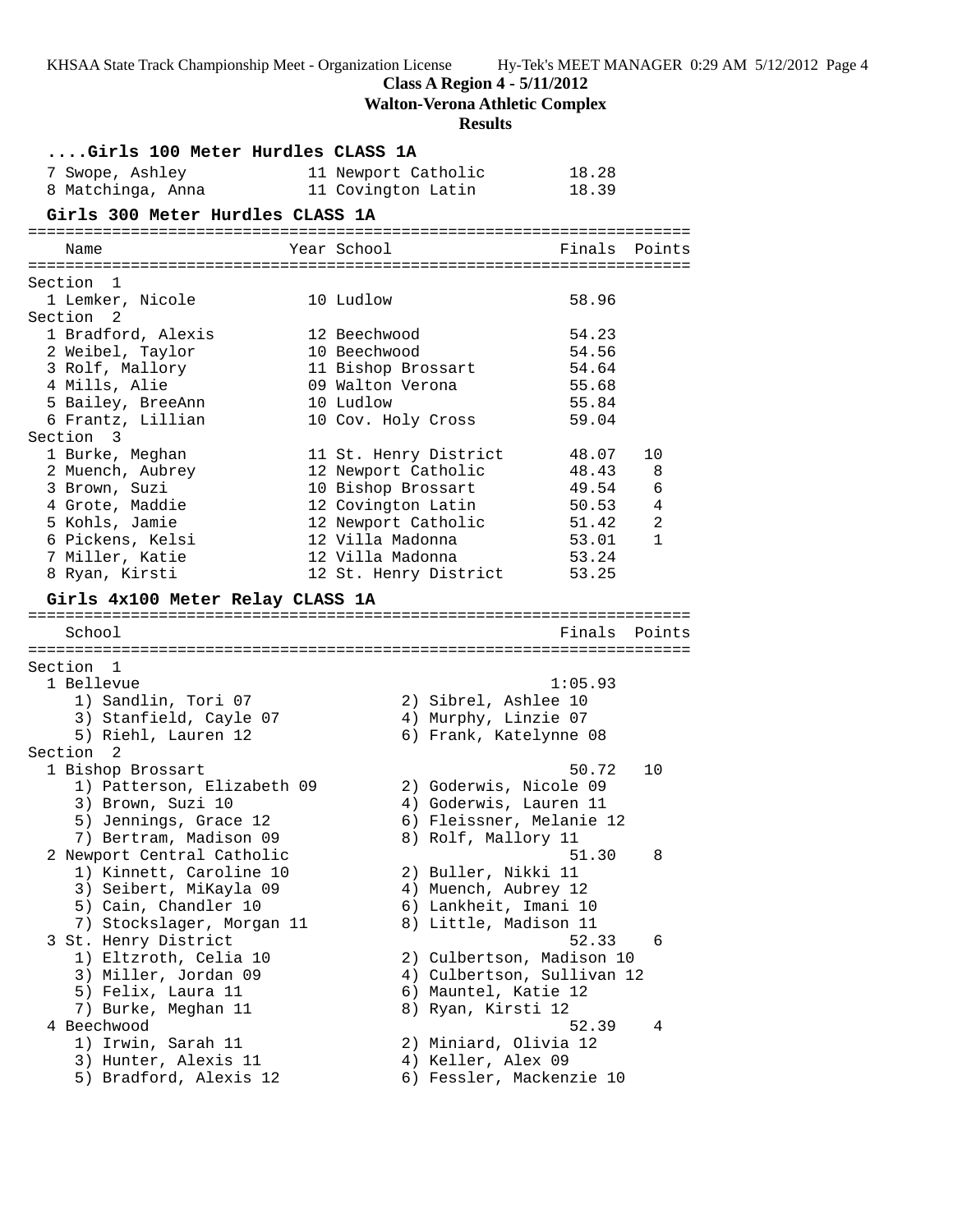**Walton-Verona Athletic Complex**

### **Results**

# **....Girls 4x100 Meter Relay CLASS 1A**

7) Johnson, Leah 07 8) Shoyat, Sabina 09 5 Villa Madonna 55.42 2 1) Barton, Megan 11 2) Moser, Paulette 09 3) Penney, Sarah 09  $(4)$  Austin, Abby 09 5) Werner, Amanda 09 6) Califf, Libby 09 7) Patil, Monique 09 8) Blom, Maria 10 6 Covington Latin 56.54 1 1) Grote, Maddie 12 2) Herzog, Emily 11 3) Gripshover, Emma 11 4) Hildreth, Bridgette 11 5) Nease, Leona 11 6) Matchinga, Anna 11 7) Becker, Melissa 09 8) Eliassen, Isabel 08 7 Walton Verona 56.90 1) Case, Hannah 10 2) Rouse, Rachel 11 3) Ortega, Blanca 09 (4) Perry, Avery 09 5) Mullikan, Shelby 10 (6) Peace, Madison 11 7) Mills, Alie 09 8) Rouse, Megan 11 8 Dayton 59.58 1) Jones, Tabitha 10 2) Watson, Gwen 08 3) Schoultheis, Bridget 11 (4) Tucker, Morgan 10 5) Nellis, Samantha 10 (6) Tillman, Katie 08 7) Combs, Elizabeth 07 8) **Girls 4x200 Meter Relay CLASS 1A** =======================================================================

School **Finals Points** 

======================================================================= Section 1 1 Newport Central Catholic 1:45.93 10 1) Kinnett, Caroline 10 2) Seibert, MiKayla 09 3) Cain, Chandler 10 (4) Muench, Aubrey 12 5) Buller, Nikki 11 6) Little, Madison 11 7) Stockslager, Morgan 11 8) Lankheit, Imani 10 2 Bishop Brossart 1:47.37 8 1) Goderwis, Lauren 11 2) Goderwis, Nicole 09 3) Patterson, Elizabeth 09 4) Neiser, Shelly 11 5) Klump, Sarah 11 6) Bertram, Madison 09 7) Brown, Suzi 10 8) Fleissner, Melanie 12 3 St. Henry District 1:48.75 6 1) Cahill, Lauren 10 2) Felix, Laura 11 3) Miller, Jordan 09 4) Culbertson, Sullivan 12 5) Culbertson, Madison 10 6) Mauntel, Katie 12 7) Eltzroth, Celia 10  $\hskip1cm 8$ ) Burke, Meghan 11 4 Beechwood 1:52.51 4 1) Miniard, Olivia 12 2) Irwin, Sarah 11 3) Fessler, Mackenzie 10  $\hskip1cm 4$ ) Keller, Alex 09 5) 6) Hunter, Alexis 11 7) Johnson, Leah 07 8) Weibel, Taylor 10 5 Walton Verona 1:53.91 2 1) Case, Hannah 10 2) Mullikan, Shelby 10 3) Peace, Madison 11 4) Rouse, Rachel 11 5) O'Brien, Kelly 12 (6) Ortega, Blanca 09 7) Williams, Delaney 08 8) Mills, Alie 09 6 Villa Madonna 1:54.24 1 1) Barton, Megan 11 2) Penney, Sarah 09 3) Austin, Abby 09 (4) Werner, Amanda 09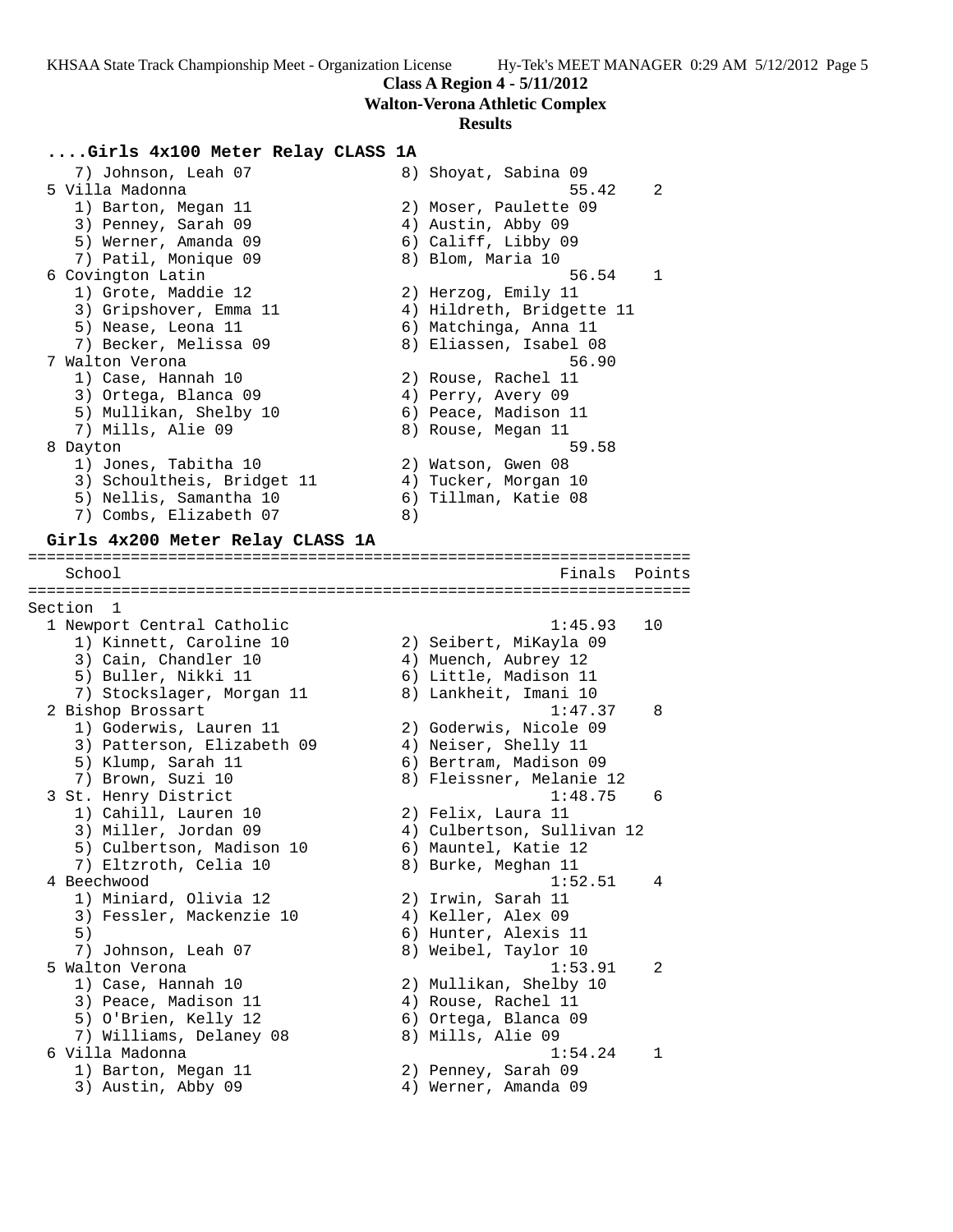**Class A Region 4 - 5/11/2012**

**Walton-Verona Athletic Complex**

#### **Results**

## **....Girls 4x200 Meter Relay CLASS 1A**

| 5) Miller, Katie 12    | 6) Moser, Paulette 09     |
|------------------------|---------------------------|
| 7) Patil, Monique 09   | 8) Califf, Libby 09       |
| 7 Covington Latin      | 1:57.41                   |
| 1) Grote, Maddie 12    | 2) Herzog, Emily 11       |
| 3) Gripshover, Emma 11 | 4) Hildreth, Bridgette 11 |
| 5) Nease, Leona 11     | 6) Matchinga, Anna 11     |
| 7) Eliassen, Isabel 08 | 8) Becker, Melissa 09     |
|                        |                           |

# **Girls 4x400 Meter Relay CLASS 1A**

======================================================================= School **Finals Points** ======================================================================= 1 Ludlow 4:42.46 1) Victor, Tiffany 07 2) Victor, Amber 08 3) Bailey, BreeAnn 10 4) Shworles, Carmen 10 5) Dugan, Byni 08 6) Dugan, Chesie 08 7) Lillard, Hailey 08 8) Lemker, Nicole 10 2 Dayton 4:57.01 1) Walling, Maranda 10 2) Schowalter, Nicole 10 3) Combs, Elizabeth 07 (4) Watson, Gwen 08 5) Jones, Tabitha 10 6) Schoultheis, Bridget 11 7) Tillman, Katie 08 8) Nellis, Samantha 10 Section 2<br>1 Bishop Brossart 1 Bishop Brossart 4:07.96 10 1) Goderwis, Lauren 11 2) Klump, Sarah 11 3) Neiser, Shelly 11 4) Goderwis, Nicole 09 5) Bertram, Madison 09 (6) Brown, Suzi 10 7) Klocke, Kristin 11 8) Patterson, Elizabeth 09 2 Newport Central Catholic 4:12.04 8 1) Kinnett, Caroline 10 2) Little, Madison 11 3) Buller, Nikki 11 (4) Muench, Aubrey 12 5) Cain, Chandler 10 (6) Schack, Chelsea 10 7) Hlebiczki, Katrina 12 8) Otten, Alli 10 3 St. Henry District 4:16.60 6 1) Cahill, Lauren 10 2) Felix, Laura 11 3) Moore, Sierra 12 4) Connett, Taylor 10 5) Miller, Jordan 09 6) Culbertson, Sullivan 12 7) Mauntel, Katie 12 and 8) Svec, Ashley 12 4 Walton Verona 2008 1:26.31 4 1) Perry, Avery 09 2) Mullikan, Shelby 10 3) Ortega, Blanca 09 (4) Peace, Madison 11 5) Case, Hannah 10 (6) Rouse, Rachel 11 7) 8) O'Brien, Kelly 12 5 Covington Latin 4:27.51 2 1) Smith, Christine 11 and 2) Grote, Maddie 12 3) Clements, Elizabeth 11 4) Gripshover, Emma 11 5) Herzog, Emily 11 (6) Nease, Leona 11 7) Hildreth, Bridgette 11 8) Matchinga, Anna 11 6 Villa Madonna 4:36.07 1 1) Austin, Abby 09 2) Miller, Katie 12 3) Moser, Paulette 09 (4) Werner, Amanda 09 5) Schleper, Amanda 09 6) Lund, Meggie 11 7) Blom, Maria 10 8) Bailey, Rachel 12 7 Beechwood 4:37.32 1) Bradford, Alexis 12 2) Weibel, Taylor 10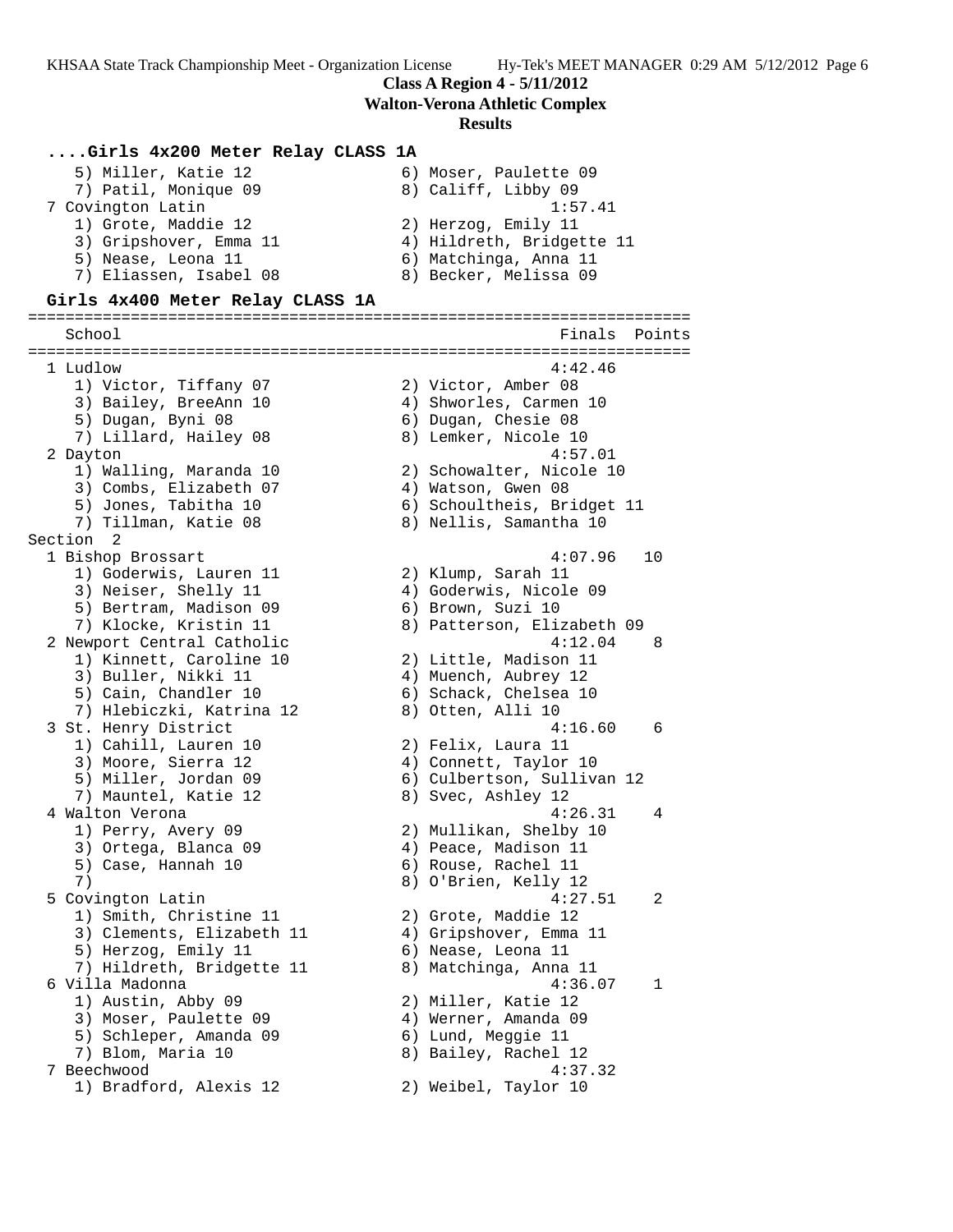**Class A Region 4 - 5/11/2012 Walton-Verona Athletic Complex Results ....Girls 4x400 Meter Relay CLASS 1A** 3) Halpin, Bailey 08 4) Rylee, Mackenzie 08 5) Johnson, Leah 07 (6) Irwin, Sarah 11 7) Keller, Alex 09 8) Sweasy, Natalie 07 **Girls 4x800 Meter Relay CLASS 1A** ======================================================================= School **Finals Points** ======================================================================= Section 1 1 St. Henry District 10:01.56 10 1) Hentz, Sam 09 2) Connett, Taylor 10 3) Hinken, Lindsey 12 4) Svec, Ashley 12 5) Moore, Sierra 12 6) Miller, Jordan 09 7) Cahill, Lauren 10 (8) Pitts, Sydney 11 2 Bishop Brossart 10:11.08 8 1) Bertram, Madison 09 2) Klump, Sarah 11 3) Donnelly, Shannon 11 4) Klocke, Kristin 11 5) Neiser, Shelly 11 6) Johnston, Olivia 10 7) Sandfoss, Sarah 09 8) Rauen, Jade 09 3 Newport Central Catholic 10:17.60 6 1) Lewis, Stephanie 10 2) Hlebiczki, Katrina 12 3) Schack, Chelsea 10 4) Little, Madison 11 5) Buller, Nikki 11 6) Kruer, Jamie 12 7) Bertsch, Carolyn 09 8) Kinnett, Caroline 10 4 Villa Madonna 10:22.96 4 1) Werner, Amanda 09 2) Miller, Katie 12 3) Schleper, Amanda 09 4) Cunha, Melissa 11 5) Lund, Meggie 11 (6) Laber, Allison 09 7) Blom, Maria 10 8) Bailey, Rachel 12 5 Ludlow 10:28.97 2 1) Dugan, Byni 08 2) Dugan, Chesie 08 3) Victor, Amber 08 4) Shworles, Carmen 10 5) Victor, Tiffany 07 (6) Laws, Jasmine 12 7) Lillard, Hailey 08 8) Bailey, BreeAnn 10 6 Holy Cross (Covington) 10:45.02 1 1) Frantz, Lillian 10 2) Sweitzer, Maddie 12 3) Bergman, Celeste 08 (4) Bergman, Gabby 10 5) Robke, Sydney 08 (6) 7 Covington Latin 10:46.99 1) Smith, Christine 11 2) Clements, Elizabeth 11 3) Nease, Leona 11 4) Clements, Emily 10 5) Meyer, Dodie 08 6) Becker, Melissa 09 7) Grote, Maddie 12 (8) 8 Beechwood 10:50.28 1) Laake, Sarah 08 2) Redfield, Shannon 11 3) Rylee, Mackenzie 08 4) Sweasy, Natalie 07 5) Dosker, Brooke 09 6) Halpin, Bailey 08 7) Shoyat, Sabina 09 8) Weibel, Taylor 10 9 Walton Verona 11:07.90 1) O'Brien, Kelly 12 2) Ortega, Blanca 09 3) Williams, Delaney 08 (4) Perry, Avery 09 5) Rouse, Rachel 11 6) Walker, Zoyie 09 7) Peace, Madison 11 8) Case, Hannah 10 10 Dayton 11:57.81 1) Walling, Maranda 10 2) Schowalter, Nicole 10

KHSAA State Track Championship Meet - Organization License Hy-Tek's MEET MANAGER 0:29 AM 5/12/2012 Page 7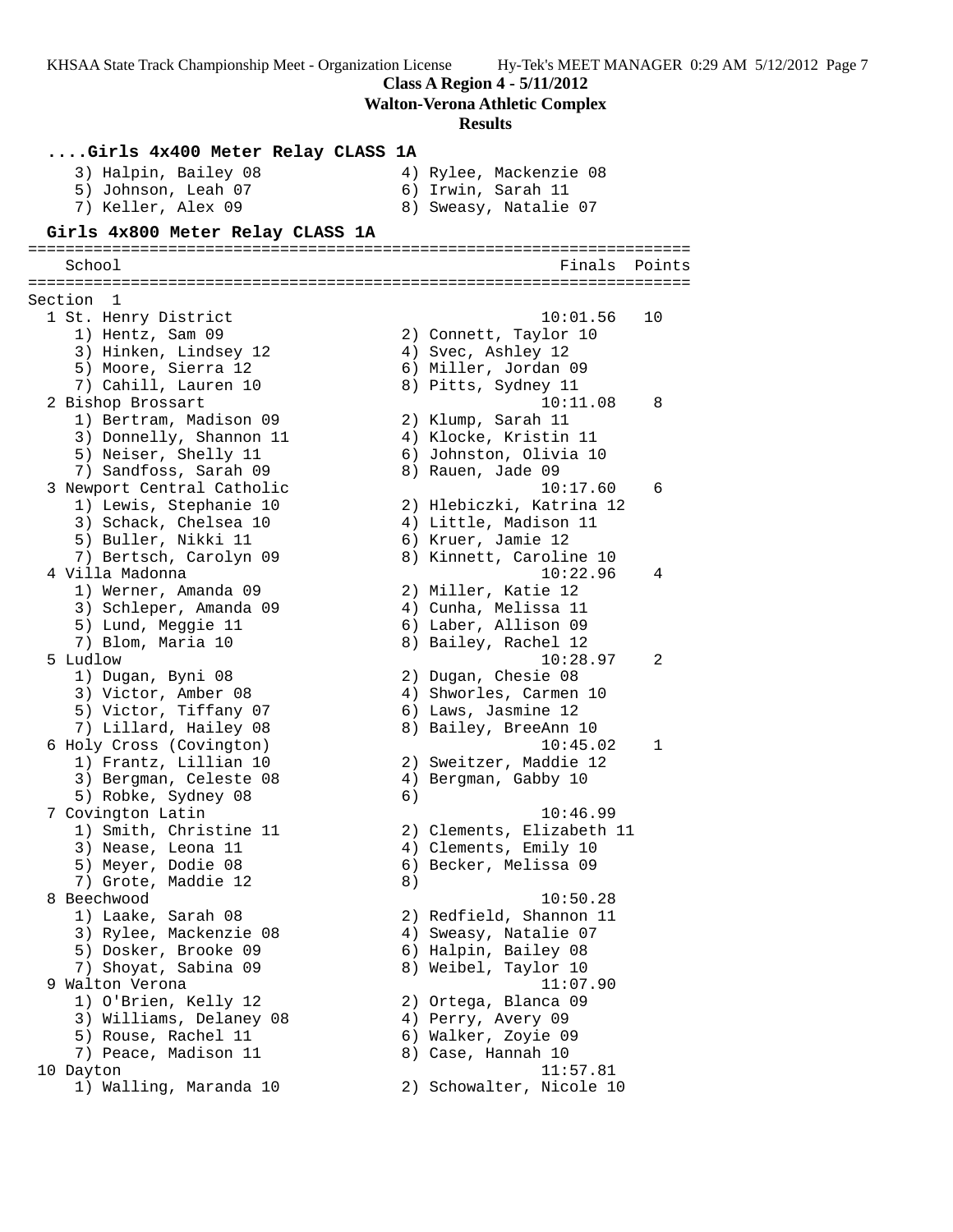**Class A Region 4 - 5/11/2012**

**Walton-Verona Athletic Complex**

### **Results**

# **....Girls 4x800 Meter Relay CLASS 1A**

| 3) Combs, Elizabeth 07 |  | 4) Watson, Gwen 08   |  |
|------------------------|--|----------------------|--|
| 5) Tillman, Katie 08   |  | 6) Jones, Tabitha 10 |  |

- 7) Schoultheis, Bridget 11 8) Nellis, Samantha 10
- 5) Tillman, Katie 08 6) Jones, Tabitha 10

# **Boys 100 Meter Dash CLASS 1A**

| Name                                  | Year School                           | Finals         | Points         |
|---------------------------------------|---------------------------------------|----------------|----------------|
| 1 Shay, Dakota                        | 12 Newport                            | 12.80          |                |
| 2 Bennett, Corey                      | 11 Walton Verona                      | 13.04          |                |
| 3 Pangallo, Cameron                   | 11 Bellevue                           | 13.76          |                |
| Section <sub>2</sub>                  |                                       |                |                |
| 1 Moreland, Sean                      | 12 Williamstown                       | 11.77          | 4              |
| 2 Elbert, Jacob                       | 11 Bishop Brossart                    | 12.23          |                |
| 3 Roberts, Jordan                     | 11 Bellevue                           | 12.41          |                |
| 4 Czechorski, Travis                  | 11 Walton Verona                      | 12.73          |                |
| Section 3                             |                                       |                |                |
| 1 Edmondson, Blake                    | 12 Williamstown                       | 11.55          | 10             |
| 2 Nussbaum, Max                       | 11 Beechwood                          | 11.62          | 8              |
| 3 Tyler, Brandon                      | 12 Newport                            | 11.72          | $\epsilon$     |
| 4 Schwartz, Alex                      | 11 Bishop Brossart                    | 11.80          | $\overline{2}$ |
| 5 Erdman, Gage                        | 11 Beechwood                          | 11.83          | $\mathbf{1}$   |
| 6 Davenport, Austen                   | 12 Newport Catholic                   | 11.97          |                |
| 7 Eibel, Austin                       | 11 St. Henry District                 | 12.09          |                |
| 8 Jobert, Alex                        | 12 St. Henry District                 | 12.35          |                |
| Boys 200 Meter Dash CLASS 1A          |                                       |                |                |
|                                       |                                       |                |                |
| Name                                  | Year School                           | Finals         | Points         |
| Section 1                             |                                       |                |                |
| 1 Johnston, Nick                      | 09 Walton Verona                      | 25.68          |                |
| 2 Knapmeyer, Ben                      | 11 Covington Latin                    | 26.73          |                |
| 3 Pangallo, Cameron                   | 11 Bellevue                           | 27.99          |                |
| 4 Lewis, Michael                      | 10 Newport                            | 28.01          |                |
| Section <sub>2</sub>                  |                                       |                |                |
| 1 Moreland, Sean                      | 12 Williamstown                       | 24.44          |                |
| 2 Woodie, Shaun                       | 11 Ludlow                             | 25.15          |                |
| 3 Elbert, Jacob                       |                                       |                |                |
|                                       |                                       |                |                |
|                                       | 11 Bishop Brossart                    | 25.39          |                |
| 4 Grimme, Matt                        | 09 Dayton                             | 25.63          |                |
| 5 Bennett, Corey                      | 11 Walton Verona                      | 26.44          |                |
| Section 3<br>1 Nussbaum, Max          | 11 Beechwood                          | 23.57          | 10             |
|                                       |                                       |                | 8              |
| 2 Chames, Lamar<br>3 Edmondson, Blake | 12 Cov. Holy Cross<br>12 Williamstown | 23.72<br>23.76 | $\epsilon$     |
| 4 Erdman, Gage                        | 11 Beechwood                          | 23.90          | 4              |
| 5 Kriege, Mitchell                    | 12 St. Henry District                 | 24.07          | 2              |
| 6 Schwartz, Alex                      | 11 Bishop Brossart                    | 24.16          | $\mathbf{1}$   |

-- Tyler, Brandon 12 Newport FS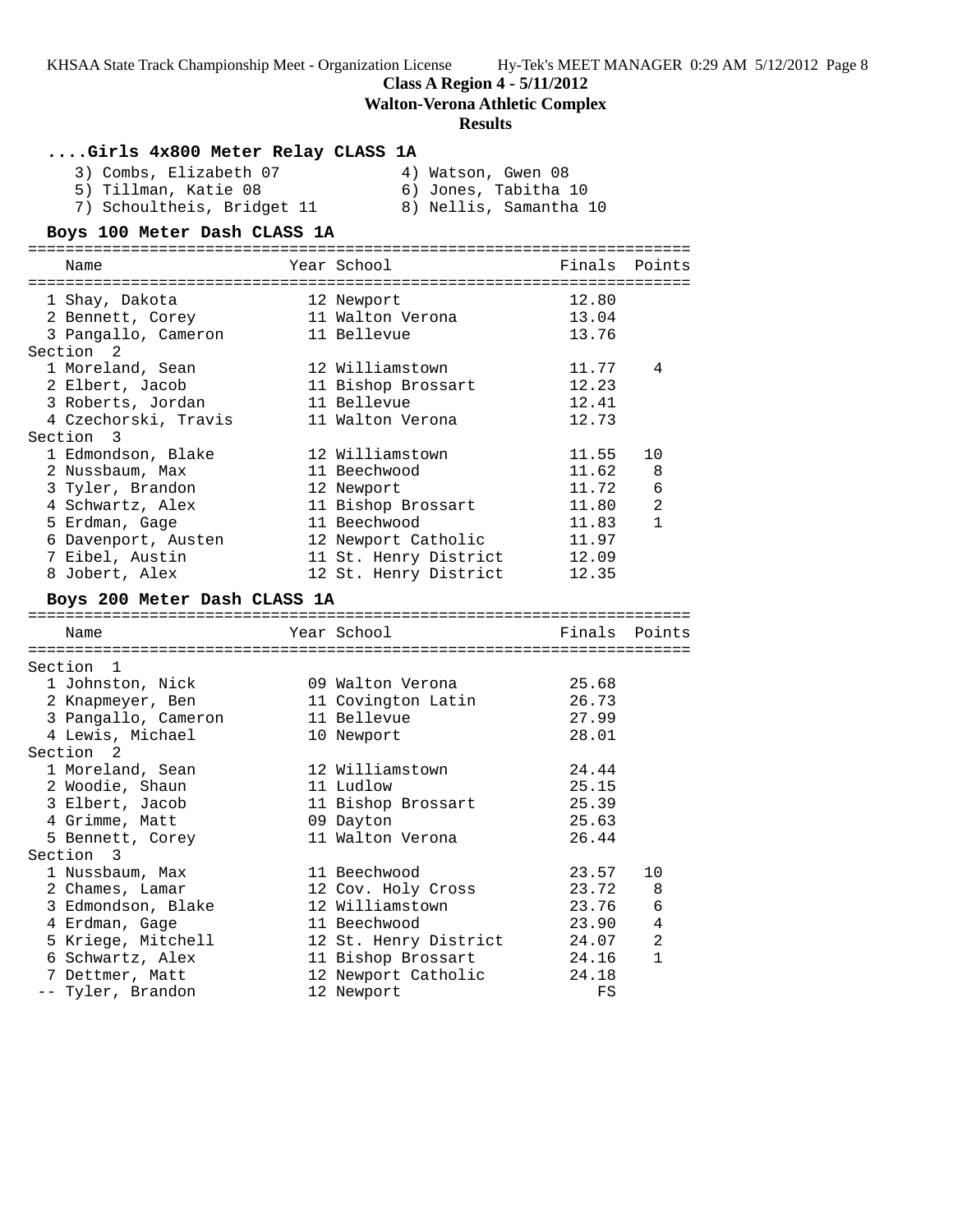**Class A Region 4 - 5/11/2012**

**Walton-Verona Athletic Complex**

# **Results**

# **Boys 400 Meter Dash CLASS 1A**

| Name                                   | Year School                      | Finals         | Points                         |
|----------------------------------------|----------------------------------|----------------|--------------------------------|
|                                        |                                  |                |                                |
| Section 1                              |                                  |                |                                |
| 1 Combs, Bryson                        | 08 Bellevue                      | 59.93          |                                |
| 2 Ellis, Aaron                         | 10 Ludlow                        | 1:00.89        |                                |
| 3 Huseman, Nick                        | 10 Newport Catholic              | 1:02.59        |                                |
| 4 Dunwoody, Jonathan                   | 08 Covington Latin               | 1:11.41        |                                |
| 5 Kerth, Jared<br>Section <sub>2</sub> | 09 Covington Latin               | 1:17.73        |                                |
|                                        |                                  | 56.37          |                                |
| 1 Bailey, Charles<br>2 Schmitt, Kallen | 10 Newport                       |                |                                |
|                                        | 10 Walton Verona                 | 56.56          |                                |
| 3 Graus, Andrew                        | 10 Bishop Brossart               | 57.94<br>58.26 |                                |
| 4 Landwehr, Michael                    | 11 Bishop Brossart               |                |                                |
| 5 Walker, Kadeem                       | 09 Cov. Holy Cross               | 59.45          |                                |
| 6 Jackson, Clay<br>Section 3           | 11 Villa Madonna                 | 59.72          |                                |
|                                        |                                  |                |                                |
| 1 Rohmann, Cameron                     | 12 St. Henry District            | 51.55          | 10                             |
| 2 Brennen, Alex<br>3 Jones, Jon        | 12 Beechwood<br>10 Walton Verona | 51.82<br>53.03 | 8                              |
|                                        |                                  |                | 6                              |
| 4 Walker, Eric                         | 12 Cov. Holy Cross               | 53.49          | 4                              |
| 5 Haacke, Zach                         | 12 St. Henry District            | 53.80          | $\overline{2}$<br>$\mathbf{1}$ |
| 6 Everett, Dane                        | 12 Beechwood<br>11 Bellevue      | 54.18          |                                |
| 7 Rechtin, Nolan                       |                                  | 55.16<br>55.85 |                                |
| 8 Moreland, Sean                       | 12 Williamstown                  |                |                                |
| Boys 800 Meter Run CLASS 1A            |                                  |                |                                |
|                                        |                                  |                |                                |
| Name                                   | Year School                      | Finals         | Points                         |
| Section 1                              |                                  |                |                                |
| 1 Rohmann, Cameron                     | 12 St. Henry District            |                |                                |
|                                        |                                  |                |                                |
|                                        |                                  | 2:01.63        | 10                             |
| 2 Brockman, Robert                     | 09 St. Henry District            | 2:03.70        | 8                              |
| 3 Caldwell, Michael                    | 10 Bishop Brossart               | 2:05.10        | 6                              |
| 4 Barth, Sam                           | 11 Newport Catholic              | 2:06.02        | 4                              |
| 5 Birindelli, Grant                    | 08 Beechwood                     | 2:06.81        | $\overline{2}$                 |
| 6 Whaley, Mason                        | 10 Newport                       | 2:06.83        | $\mathbf{1}$                   |
| 7 Trauth, Evan                         | 12 Newport Catholic              | 2:08.58        |                                |
| 8 Meyer, Ryan                          | 10 Dayton                        | 2:10.37        |                                |
| 9 Hazeres, Alec                        | 09 Bellevue                      | 2:10.77        |                                |
| 10 Goller, Mark                        | 09 Bishop Brossart               | 2:13.59        |                                |
| 11 Schell, Colin                       | 11 Walton Verona                 | 2:14.78        |                                |
| 12 Harper, Matt                        | 09 Walton Verona                 | 2:16.50        |                                |
| 13 Gasier, Derek                       | 10 Ludlow                        | 2:19.43        |                                |
| 14 Brann, Chris                        | 11 Williamstown                  | 2:28.20        |                                |
| 15 Shay, Dakota                        | 12 Newport                       | 2:28.79        |                                |
| 16 Pence, Seth                         | 10 Ludlow                        | 2:29.42        |                                |
| 17 Savignano, Gianni                   | 09 Beechwood                     | 2:31.20        |                                |
| 18 Wintring, Paul                      | 11 Covington Latin               | 2:32.84        |                                |
| 19 Hazeres, Adam                       | 07 Bellevue                      | 2:33.08        |                                |
| Boys 1600 Meter Run CLASS 1A           |                                  |                |                                |
| Name                                   | Year School                      | Finals         | Points                         |
| 1 Soward, Tyler                        | 12 Ludlow                        | 4:37.63        | 10                             |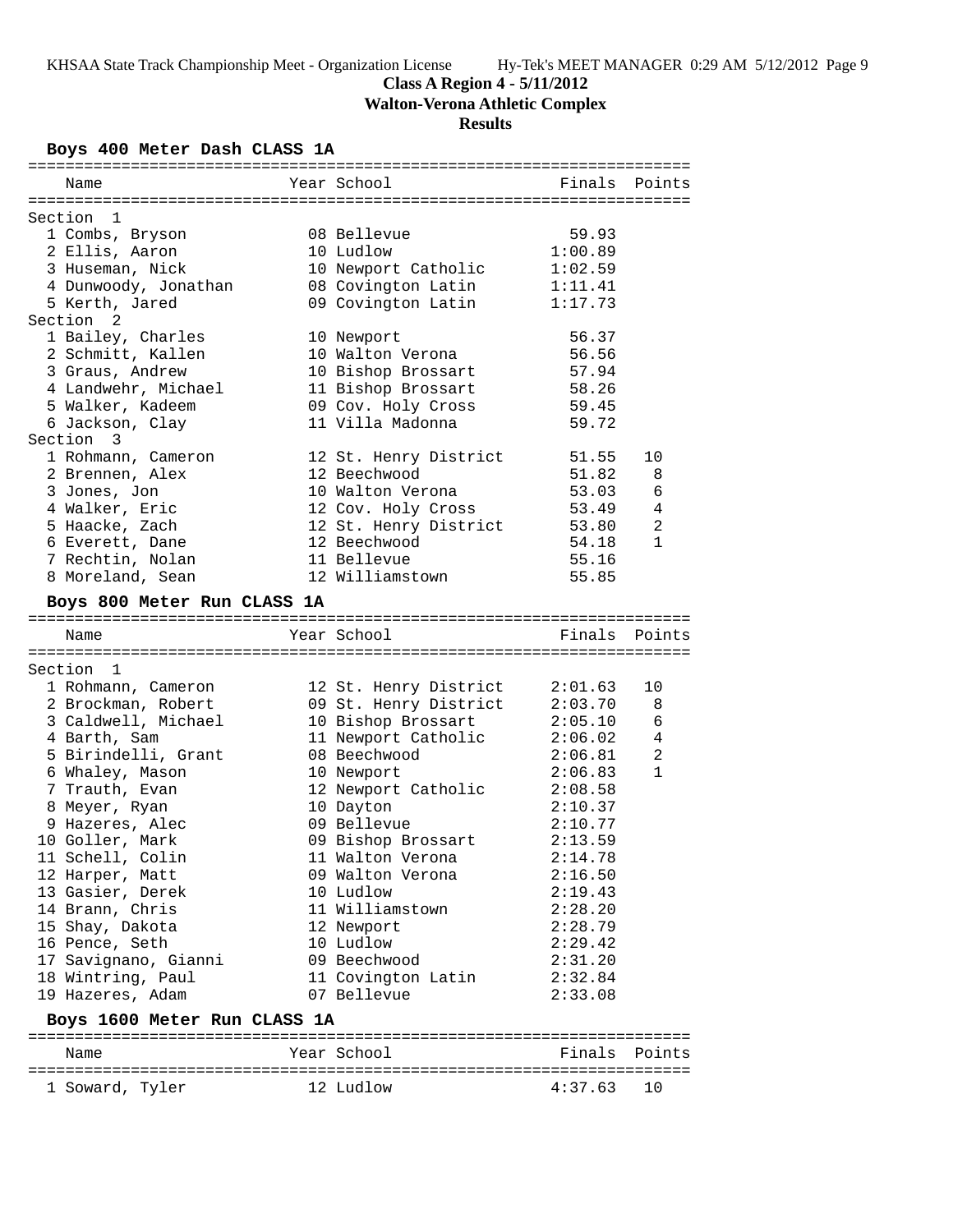**Walton-Verona Athletic Complex**

#### **Results**

# **....Boys 1600 Meter Run CLASS 1A**

|                                                                                                                                                                                                                                                                                                                                                                                             | 4:37.99                                                                                                                                                                                                                                                                                                                                                              | 8              |
|---------------------------------------------------------------------------------------------------------------------------------------------------------------------------------------------------------------------------------------------------------------------------------------------------------------------------------------------------------------------------------------------|----------------------------------------------------------------------------------------------------------------------------------------------------------------------------------------------------------------------------------------------------------------------------------------------------------------------------------------------------------------------|----------------|
|                                                                                                                                                                                                                                                                                                                                                                                             | 4:39.61                                                                                                                                                                                                                                                                                                                                                              | 6              |
|                                                                                                                                                                                                                                                                                                                                                                                             | 4:39.91                                                                                                                                                                                                                                                                                                                                                              | $\overline{4}$ |
|                                                                                                                                                                                                                                                                                                                                                                                             | 4:40.34                                                                                                                                                                                                                                                                                                                                                              | $\overline{2}$ |
|                                                                                                                                                                                                                                                                                                                                                                                             | 4:47.76                                                                                                                                                                                                                                                                                                                                                              | $\mathbf{1}$   |
|                                                                                                                                                                                                                                                                                                                                                                                             | 4:54.70                                                                                                                                                                                                                                                                                                                                                              |                |
|                                                                                                                                                                                                                                                                                                                                                                                             | 4:58.38                                                                                                                                                                                                                                                                                                                                                              |                |
|                                                                                                                                                                                                                                                                                                                                                                                             | 4:58.85                                                                                                                                                                                                                                                                                                                                                              |                |
|                                                                                                                                                                                                                                                                                                                                                                                             | 5:02.64                                                                                                                                                                                                                                                                                                                                                              |                |
|                                                                                                                                                                                                                                                                                                                                                                                             | 5:07.88                                                                                                                                                                                                                                                                                                                                                              |                |
|                                                                                                                                                                                                                                                                                                                                                                                             | 5:12.60                                                                                                                                                                                                                                                                                                                                                              |                |
|                                                                                                                                                                                                                                                                                                                                                                                             | 5:12.73                                                                                                                                                                                                                                                                                                                                                              |                |
|                                                                                                                                                                                                                                                                                                                                                                                             | 5:16.44                                                                                                                                                                                                                                                                                                                                                              |                |
|                                                                                                                                                                                                                                                                                                                                                                                             | 5:20.31                                                                                                                                                                                                                                                                                                                                                              |                |
|                                                                                                                                                                                                                                                                                                                                                                                             | 5:27.46                                                                                                                                                                                                                                                                                                                                                              |                |
|                                                                                                                                                                                                                                                                                                                                                                                             | 5:40.39                                                                                                                                                                                                                                                                                                                                                              |                |
|                                                                                                                                                                                                                                                                                                                                                                                             | 5:51.85                                                                                                                                                                                                                                                                                                                                                              |                |
|                                                                                                                                                                                                                                                                                                                                                                                             | 5:57.82                                                                                                                                                                                                                                                                                                                                                              |                |
|                                                                                                                                                                                                                                                                                                                                                                                             | 6:25.14                                                                                                                                                                                                                                                                                                                                                              |                |
| 2 Caldwell, Michael<br>3 Mark, Nathan<br>4 Baugh, Eric<br>5 Wolfer, Daniel<br>6 Birindelli, Grant<br>7 Tannenbaum, Nick<br>8 Johnson, Chris<br>9 Gasier, Derek<br>10 Warner, Ethan<br>11 Clift, Brian<br>12 Mescher, Scott<br>13 Walker, Collin<br>14 Isbell, Tony<br>15 Brett, Jacob<br>16 Schwarber, Grant<br>17 Meyer, Michael<br>18 Cochran, Geoff<br>19 Morgan, JD<br>20 Cochran, Josh | 10 Bishop Brossart<br>12 St. Henry District<br>09 Villa Madonna<br>11 St. Henry District<br>08 Beechwood<br>10 Walton Verona<br>10 Dayton<br>10 Ludlow<br>11 Walton Verona<br>11 Bishop Brossart<br>12 Beechwood<br>09 Newport Catholic<br>09 Bellevue<br>10 Newport<br>09 Newport Catholic<br>10 Newport<br>08 Covington Latin<br>11 Bellevue<br>08 Covington Latin |                |

**Boys 3200 Meter Run CLASS 1A** ======================================================================= Name The Year School The Finals Points ======================================================================= 1 Soward, Tyler 12 Ludlow 10:03.45 10 2 Wolfer, Daniel 11 St. Henry District 10:04.97 8 3 Baugh, Eric 09 Villa Madonna 10:12.09 6 4 Rodgers, Peter 11 Covington Latin 10:16.04 4 5 Mark, Nathan 12 St. Henry District 10:21.91 2 6 Tannenbaum, Nick 10 Walton Verona 10:36.12 1 7 Neltner, Brian 12 Bishop Brossart 10:40.66 8 Rider, Joe 10 Walton Verona 10:42.58 9 Loos, Chris 09 Bishop Brossart 10:42.89 10 Johnson, Chris 10 Dayton 11:24.45 11 Walker, Collin 09 Newport Catholic 11:25.11 12 Brett, Jacob 10 Newport 11:35.30 13 VanHuss, Cameron 08 Ludlow 11:39.11 14 Stacey, Ben 09 Beechwood 11:48.57 15 Riehl, Chris 08 Bellevue 12:17.97 16 Meyer, Michael 10 Newport 12:40.66 17 Lampe, John 09 Newport Catholic 12:41.73 18 Giesbrecht, Grant 09 Villa Madonna 13:16.93 19 Brinker, Jeffrey 07 Bellevue 13:28.60

# **Boys 110 Meter Hurdles CLASS 1A**

| Name                                                                    | Year School                                              | Finals Points           |              |
|-------------------------------------------------------------------------|----------------------------------------------------------|-------------------------|--------------|
| 1 Huseman, Nick<br>2 Hellman, Alex<br>3 Noonchester, Tyler<br>Section 2 | 10 Newport Catholic<br>09 Cov. Holy Cross<br>08 Bellevue | 20.70<br>20.89<br>23.70 |              |
| 1 Washington, Robert<br>2 MacAdams, Zach<br>3 Engram, Robert            | 12 Newport<br>12 Walton Verona<br>12 Newport             | 15.57<br>15.99<br>16.06 | 10<br>8<br>6 |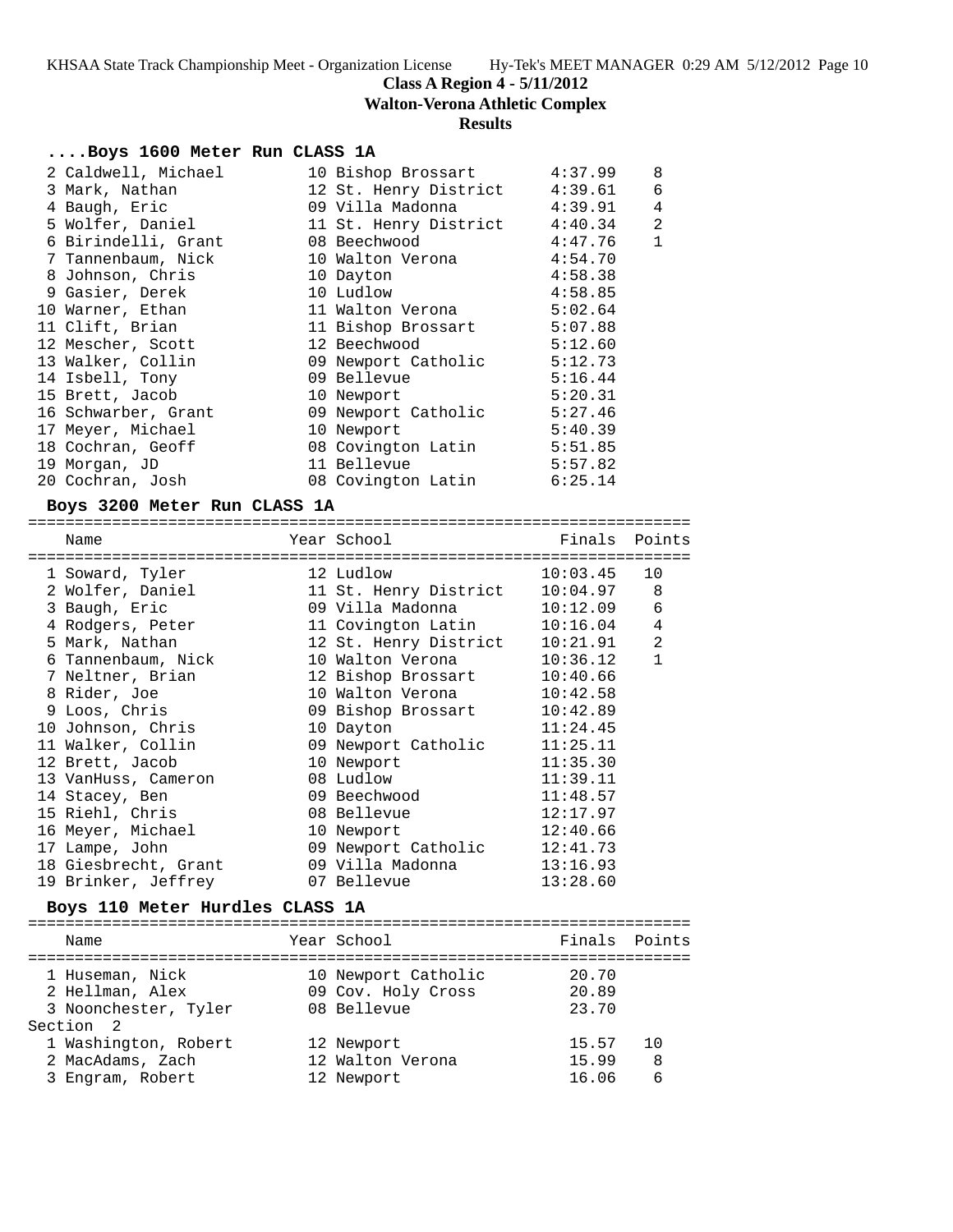**Class A Region 4 - 5/11/2012**

**Walton-Verona Athletic Complex**

# **Results**

| Boys 110 Meter Hurdles CLASS 1A |                          |                       |
|---------------------------------|--------------------------|-----------------------|
| 4 Eibel, Austin                 | 11 St. Henry District    | 16.51<br>4            |
| 5 Simon, Kyle                   | 11 Newport Catholic      | 2<br>16.63            |
| 6 Cruse, Corey                  | 12 Beechwood             | 16.64<br>1            |
| 7 Svec, Andrew                  | 12 St. Henry District    | 17.75                 |
| 8 Daniels, Andrew               | 11 Walton Verona         | 20.37                 |
| Boys 300 Meter Hurdles CLASS 1A |                          |                       |
|                                 |                          |                       |
| Name                            | Year School              | Finals Points         |
| Section 1                       |                          |                       |
| 1 Daniels, Andrew               | 11 Walton Verona         | 47.87                 |
| 2 Everett, Devon                | 10 Beechwood             | 48.03                 |
| 3 Hellman, Alex                 | 09 Cov. Holy Cross       | 51.58                 |
| 4 Chase, Cameron                | 08 Bellevue              | 52.74                 |
| 5 Lewis, Alex                   | 10 Ludlow                | 53.16                 |
| Section 2                       |                          |                       |
| 1 Eibel, Austin                 | 11 St. Henry District    | 42.08<br>10           |
| 2 Svec, Andrew                  | 12 St. Henry District    | 43.18<br>8            |
| 3 Simon, Kyle                   | 11 Newport Catholic      | 43.80<br>6            |
| 4 Berkemeyer, Drew              | 10 Bishop Brossart       | 44.31<br>4            |
| 5 Cruse, Corey                  | 12 Beechwood             | 2<br>44.87            |
| 6 Schaefer, Sam                 | 12 Newport Catholic      | 45.70<br>$\mathbf{1}$ |
| 7 Isbell, Tony                  | 09 Bellevue              | 47.76                 |
| -- MacAdams, Zach               | 12 Walton Verona         | DNF                   |
| Boys 4x100 Meter Relay CLASS 1A |                          |                       |
| School                          |                          | Finals Points         |
|                                 |                          |                       |
| Section<br>-1                   |                          |                       |
| 1 Ludlow                        |                          | 49.40                 |
| 1) Springer, Tyler 12           | 2) Woodie, Shaun 11      |                       |
| 3) Gerwe, Jacob 07              | 4) Jordan, Anthony 11    |                       |
| 5) Hamilton, Kenny 11           | 6) Pence, Seth 10        |                       |
| 7) Cole, Zach 10                | 8) McCauley, Kolin 10    |                       |
| 2 Covington Latin               |                          | 52.85                 |
| 1) Sutler, Jacob 08             | 2) Knapmeyer, Ben 11     |                       |
| 3) Blewett, Mitchell 11         | 4) Gerwe, Alex 10        |                       |
| 5) Baalaer, Logan 08            | 6) Dunwoody, Jonathan 08 |                       |
| 7) Bailey, Sean 08              | 8) Villareal, Matthew 12 |                       |
| 3 Villa Madonna                 |                          | 55.22                 |
| 1) Hontas, Luke 11              | 2) Schutzman, Joey 12    |                       |
| 3) Cobaugh, Tyler 11            | 4) Day, Mitchell 11      |                       |
| 5) Bauscher, Alec 11            | 6) Jackson, Clay 11      |                       |
| Section<br>2                    |                          |                       |
| 1 Beechwood                     |                          | 44.69<br>10           |
| 1) Nussbaum, Max 11             | 2) Vocke, Cameron 12     |                       |
| 3) Brennen, Alex 12             | 4) Erdman, Gage 11       |                       |
| 5) Everett, Dane 12             | 6) Richmond, Roman 09    |                       |
| 7) Shover, Max 10               | 8) Middendorf, Daniel 11 |                       |
| 2 Newport                       |                          | 45.70<br>8            |
| 1) Engram, Robert 12            | 2) Stanley, Ja'Shawn 10  |                       |
| 3) Tyler, Brandon 12            | 4) Washington, Robert 12 |                       |
| 5) Bailey, Charles 10           | 6) Whaley, Mason 10      |                       |
|                                 |                          |                       |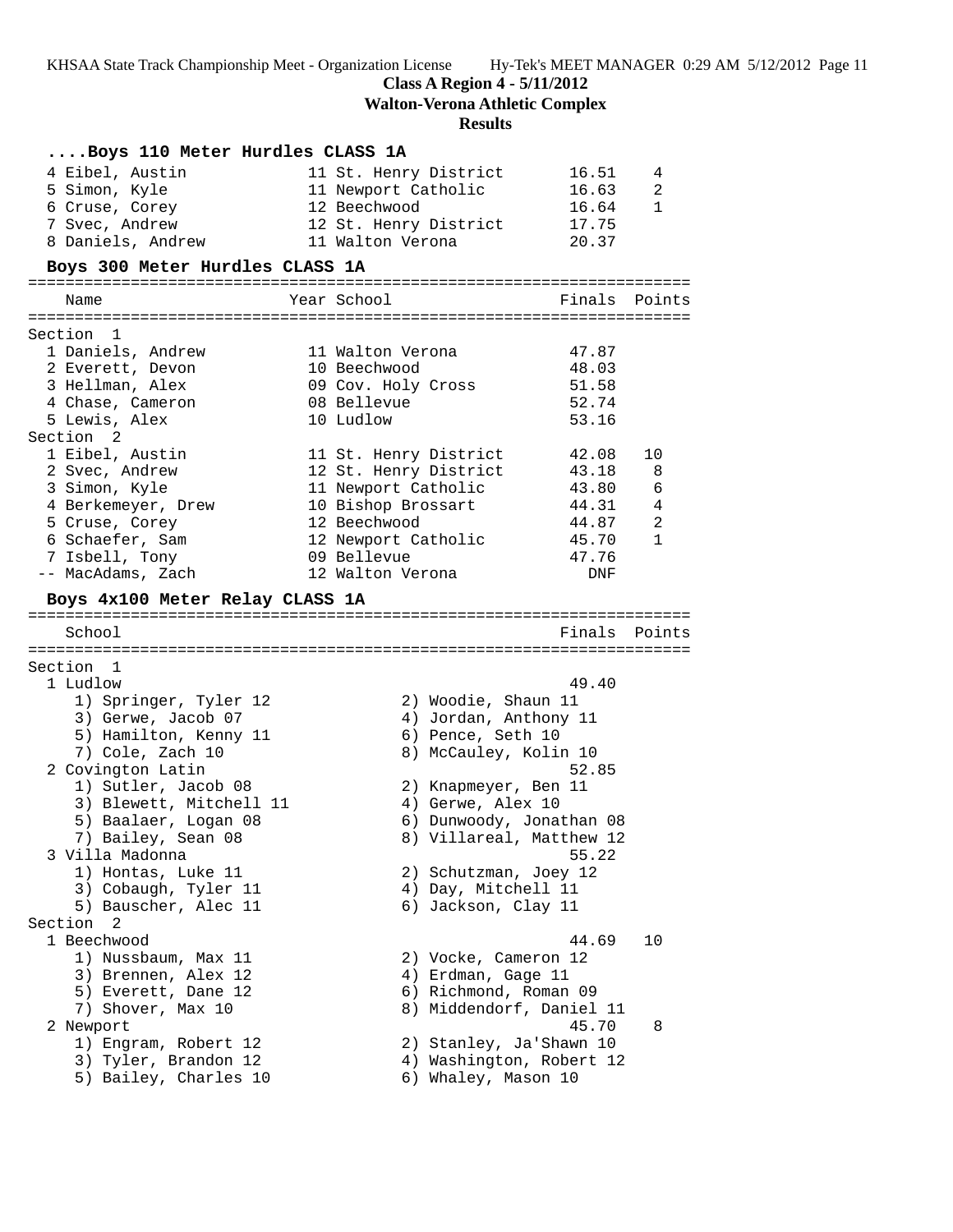**Walton-Verona Athletic Complex**

### **Results**

# **....Boys 4x100 Meter Relay CLASS 1A**

7) Shay, Dakota 12 8) Lewis, Michael 10 3 Holy Cross (Covington) 45.99 6 1) Piccirillo, Thomas 12 (2) Reed, Quin 10 3) Chames, Lamar 12 (4) Walker, Eric 12 5) Brammer, Alex 11 (6) 4 Walton Verona 46.65 4 1) Acosta, Brandon 10 2) Bell, Jaeden 11 3) Jones, Jon 10 4) Richardson, Noah 08 5) Schmitt, Kallen 10 (6) Bennett, Corey 11 7) Latimore, Chris 10 8) Czechorski, Travis 11 5 Newport Central Catholic 46.86 2 1) Dettmer, Matt 12 2) Romito, Justin 12 3) Davenport, Austen 12 (4) Simon, Kyle 11 5) Anost, Quinn 11 6) Schaefer, Sam 12 7) Huseman, Nick 10 (8) Barth, Sam 11 6 Bishop Brossart 47.34 1 1) Miller, Drew 10 2) Hartig, Jacob 11 3) Schwartz, Alex 11 (4) Elbert, Jacob 11 5) Berkemeyer, Drew 10 6) Landwehr, Michael 11 7) Brugger, Josh 10 8) Smith, Ronny 09 7 Bellevue 48.79 1) Hazeres, Alec 09 2) Rechtin, Nolan 11 3) Roberts, Jordan 11 4) Tolliver, Ethan 11 5) Riehl, Chris 08 6) Combs, Bryson 08 7) Morgan, JD 11 8) Sprague, Sawyer 08 8 St. Henry District 51.69 1) Cawley, Shaun 12 2) Jobert, Alex 12 3) Ferraro, J. P. 09 4) Strasburger, Dylan 09 5) Eibel, Austin 11 6) Kriege, Mitchell 12 7) Haacke, Zach 12 8) Svec, Andrew 12 **Boys 4x200 Meter Relay CLASS 1A** ======================================================================= School **Finals** Points ======================================================================= Section 1 1 Ludlow 1:41.48 1) Gerwe, Jacob 07 2) Woodie, Shaun 11 3) Springer, Tyler 12 4) Jordan, Anthony 11 5) Cole, Zach 10 6) McCauley, Kolin 10 7) Hamilton, Kenny 11 and 8) Pence, Seth 10 2 Covington Latin 1:52.01 1) Sutler, Jacob 08 2) Knapmeyer, Ben 11 3) Blewett, Mitchell 11 4) Gerwe, Alex 10 5) Villareal, Matthew 12 6) Wintring, Paul 11 7) Dunwoody, Jonathan 08 8) Bailey, Sean 08 Section 2 1 Beechwood 1:31.44 10 1) Everett, Dane 12 2) Brennen, Alex 12 3) Nussbaum, Max 11 (4) Erdman, Gage 11 5) Hayden, Jaylen 09 6) Vocke, Cameron 12 7) Kinman, Nathan 11 and 8) Hicks, Trey 10 2 Holy Cross (Covington) 1:34.41 8 1) Piccirillo, Thomas 12 (2) Reed, Quin 10 3) Chames, Lamar 12 (4) Walker, Eric 12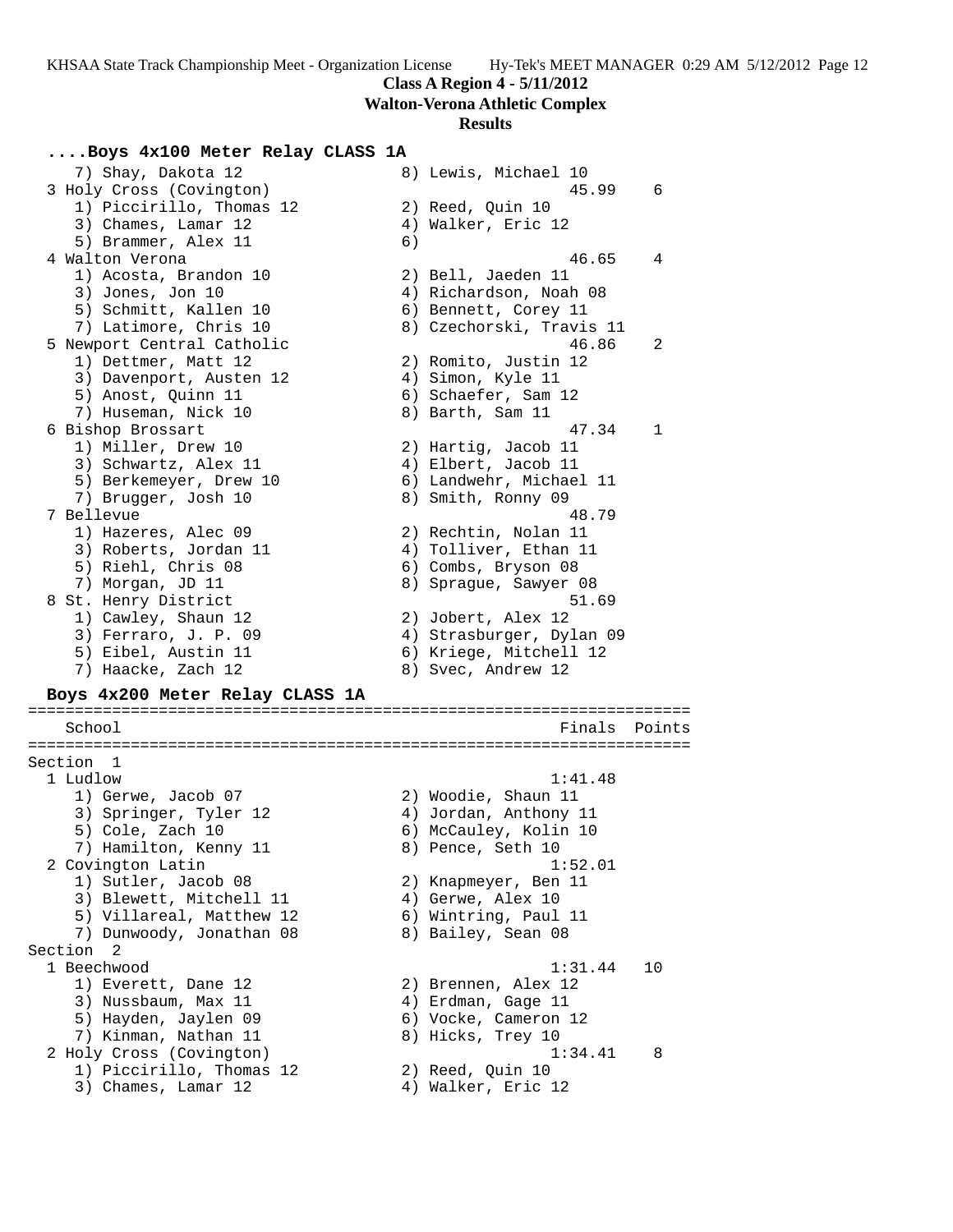**Walton-Verona Athletic Complex**

#### **Results**

# **....Boys 4x200 Meter Relay CLASS 1A**

5) Brammer, Alex 11 (6)<br>3 Walton Verona 3 Walton Verona 1:35.03 6 1) Acosta, Brandon 10 2) Bell, Jaeden 11 3) Jones, Jon 10 4) Schmitt, Kallen 10 5) Czechorski, Travis 11 6) Richardson, Noah 08 7) Johnston, Nick 09 8) Bennett, Corey 11 4 St. Henry District 1:37.77 4 1) Cawley, Shaun 12 2) Haacke, Zach 12 3) Jobert, Alex 12 (4) Eibel, Austin 11 5) Ferraro, J. P. 09 6) 7) Strasburger, Dylan 09 8) Svec, Andrew 12 5 Newport Central Catholic 1:37.89 2 1) Dettmer, Matt 12 2) Barth, Sam 11 3) Davenport, Austen 12 (4) Schaefer, Sam 12 5) Anost, Quinn 11 6) Romito, Justin 12 7) Simon, Kyle 11 8) Huseman, Nick 10 6 Bishop Brossart 1:38.13 1 1) Berkemeyer, Drew 10 2) Landwehr, Michael 11 3) Elbert, Jacob 11 (4) Schwartz, Alex 11 5) Hartig, Jacob 11 6) Miller, Drew 10 7) Brugger, Josh 10 8) Smith, Ronny 09 7 Bellevue 1:40.05 1) Combs, Bryson 08 2) Hazeres, Alec 09 3) Rechtin, Nolan 11 4) Roberts, Jordan 11 5) Sprague, Sawyer 08 (6) Morgan, JD 11 7) Chase, Cameron 08 8) Pangallo, Cameron 11 -- Newport FS 1) Bailey, Charles 10 2) Whaley, Mason 10 3) Shay, Dakota 12 4) Stanley, Ja'Shawn 10 5) Brett, Jacob 10 (6) Engram, Robert 12 7) Tyler, Brandon 12 8) Lewis, Michael 10 **Boys 4x400 Meter Relay CLASS 1A** ======================================================================= School **Finals Points** ======================================================================= Section 1 1 Dayton 3:57.76 1) Brooks-Patton, Brett 12 (2) Grimme, Matt 09 3) Johnson, Chris 10  $4)$  Meyer, Ryan 10 5) Roth, Adam 10 6) Combs, Eddie 10 7) Schoultheis, Noah 10  $\hphantom{\text{2.65}$  8) Koehler, Rocky 11 2 Ludlow 3:57.98 1) Jordan, Anthony 11 2) Woodie, Shaun 11 3) Ellis, Aaron 10 (4) Gerwe, Jacob 07 5) Soward, Tyler 12 (6) Gasier, Derek 10 7) Hamilton, Kenny 11 8) McCauley, Kolin 10 Section 2<br>1 St. Henry District

 1 St. Henry District 3:32.89 10 1) Kriege, Mitchell 12 2) Dooley, Brendan 12 3) Rohmann, Cameron 12 (and 4) Haacke, Zach 12 5) Brockman, Robert 09 6) Eibel, Austin 11 7) Smith, Andrew 09 8) Svec, Andrew 12 2 Beechwood 3:38.77 8 1) Everett, Dane 12 2) Brennen, Alex 12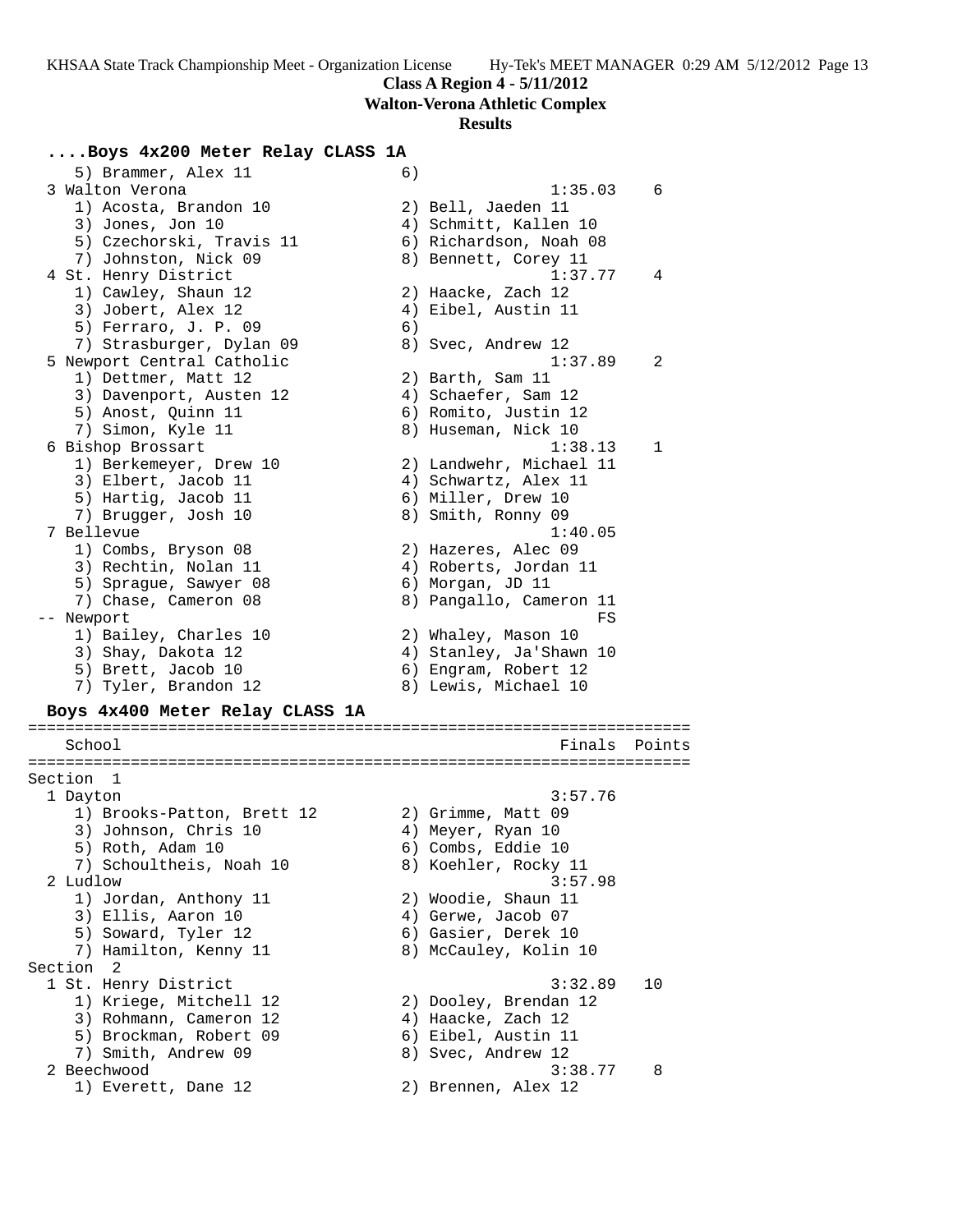**Walton-Verona Athletic Complex**

#### **Results**

### **....Boys 4x400 Meter Relay CLASS 1A**

3) Birindelli, Grant 08 (4) Mescher, Scott 12 5) Vocke, Cameron 12 (6) Kinman, Nathan 11 7) Hayden, Jaylen 09 8) Shover, Max 10 3 Newport Central Catholic 3:39.71 6 1) Simon, Kyle 11 2) Trauth, Evan 12 3) Schaefer, Sam 12 (4) Barth, Sam 11 5) Dettmer, Matt 12 (6) Anost, Quinn 11 7) Romito, Justin 12 8) Davenport, Austen 12 4 Bishop Brossart 3:43.81 4 1) Caldwell, Michael 10 2) Kramer, Andrew 10 3) Graus, Andrew 10 4) Landwehr, Michael 11 5) Hartig, Jacob 11 6) Miller, Drew 10 7) Schwartz, Alex 11 and 8) Goller, Mark 09 5 Bellevue 3:45.97 2 1) Hazeres, Alec 09 2) Isbell, Tony 09 3) Rechtin, Nolan 11 4) Roberts, Jordan 11 5) Combs, Bryson 08 6) Chase, Cameron 08 7) Hazeres, Adam 07 8) Noonchester, Tyler 08 6 Holy Cross (Covington) 3:46.66 1 1) Fuller, Aaron 12 2) Woeste, Tim 11 3) Brammer, Alex 11 (4) Chames, Lamar 12 5) Walker, Eric 12 (6) Walker, Kadeem 09 7 Newport 3:56.09 1) Whaley, Mason 10 2) Bailey, Charles 10 3) Tyler, Brandon 12 4) Stanley, Ja'Shawn 10 5) Brett, Jacob 10 6) Washington, Robert 12 7) Shay, Dakota 12 8) Engram, Robert 12 -- Walton Verona  $DQ$  threw baton batter of  $DQ$  threw baton 1) Johnston, Nick 09 2) Bell, Jaeden 11 3) Jones, Jon 10 4) Schmitt, Kallen 10 5) Richardson, Noah 08 6) Akins, Nate 09 7) MacAdams, Zach 12 8) Czechorski, Travis 11 **Boys 4x800 Meter Relay CLASS 1A** ======================================================================= School **Finals** Points **Points** ======================================================================= Section 1<br>1 St. Henry District 1 St. Henry District 8:33.04 10 1) Brockman, Robert 09 2) Dooley, Brendan 12 3) Walker, Drew 12 4) Mark, Nathan 12 5) Rohmann, Cameron 12 and 6) Haacke, Zach 12 7) Wilson, Scott 09 8) Wolfer, Daniel 11 2 Bishop Brossart 8:35.13 8 1) Caldwell, Michael 10 2) Goller, Mark 09 3) Kramer, Andrew 10 4) Loos, Chris 09 5) Neltner, Brian 12 6) Smith, Ronny 09 7) Donnelly, Joe 09 8) Clift, Brian 11 3 Newport Central Catholic 8:48.84 6 1) Trauth, Evan 12 2) Johnson, Nick 10 3) Walker, Collin 09 (4) Barth, Sam 11 5) Schwarber, Grant 09 (6) Schaefer, Sam 12 7) Romito, Justin 12 8) Davenport, Austen 12 4 Walton Verona 2008 12:59.00 4 1) Akins, Nate 09 2) Harper, Matt 09